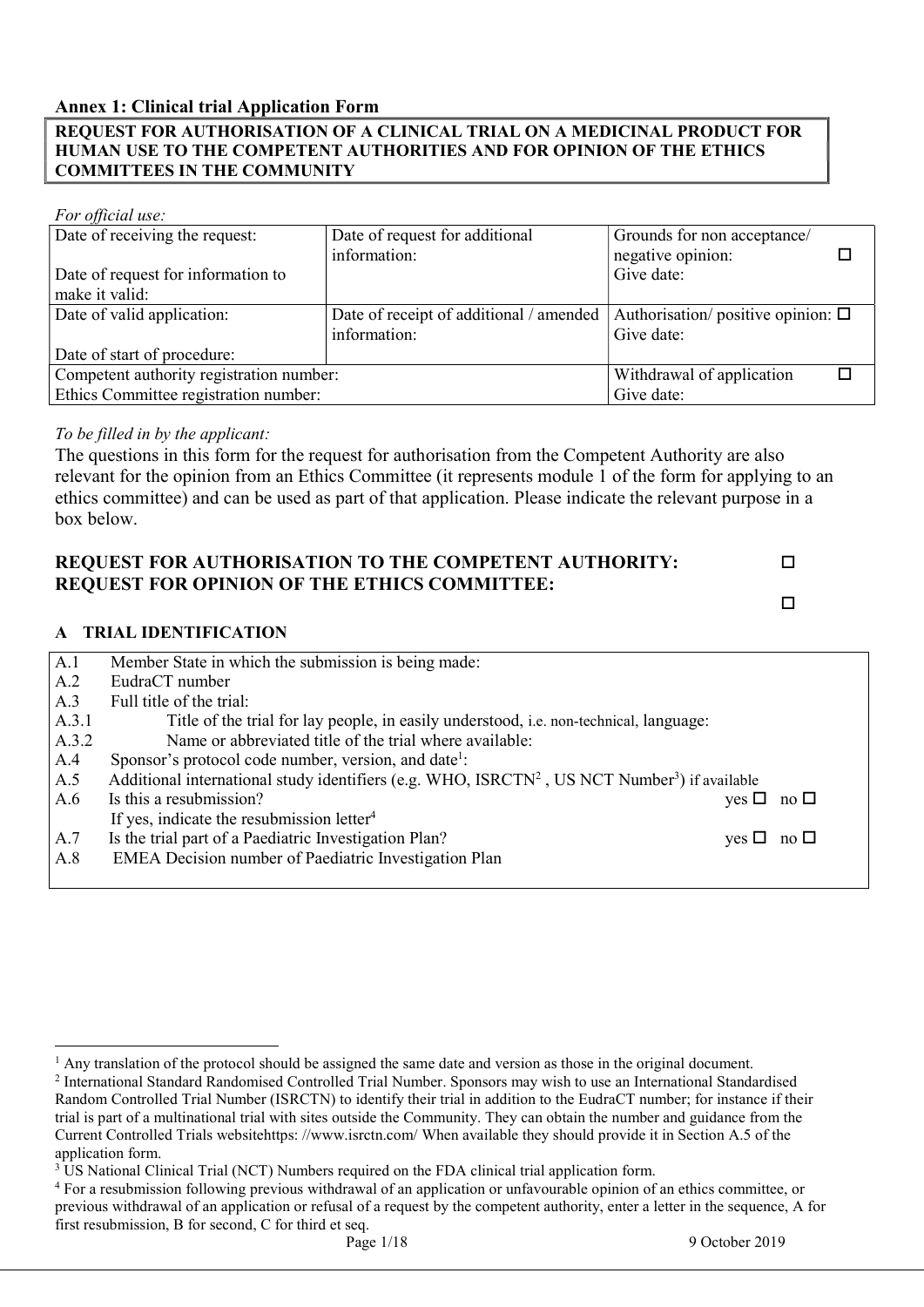#### B IDENTIFICATION OF THE SPONSOR RESPONSIBLE FOR THE REQUEST

| B              | IDENTIFICATION OF THE SPONSOR RESPONSIBLE FOR THE REQUEST                            |
|----------------|--------------------------------------------------------------------------------------|
| B.1            | <b>SPONSOR</b>                                                                       |
| B.1.1          | Name of organisation:                                                                |
| <b>B.1.2</b>   | Name of the person to contact:                                                       |
| <b>B.1.2.1</b> | Given name                                                                           |
| B.1.2.2        | Middle name                                                                          |
| B.1.2.3        | Family name                                                                          |
|                | B.1.3 Address:                                                                       |
| B.1.3.1        | Street address                                                                       |
| B.1.3.2        | Town/city                                                                            |
| B.1.3.3        | Post code                                                                            |
| B.1.3.4        | Country                                                                              |
| <b>B.1.4</b>   | Telephone number:                                                                    |
| B.1.5          | Fax number:                                                                          |
| <b>B.1.6</b>   | E-mail:                                                                              |
|                |                                                                                      |
| B.2            | LEGAL REPRESENTATIVE <sup>5</sup> OF THE SPONSOR IN THE COMMUNITY FOR THE PURPOSE OF |
|                | THIS TRIAL (if different from the sponsor)                                           |
| B.2.1          | Name of organisation:                                                                |
| B.2.2          | Name of the person to contact:                                                       |
| B.2.2.1        | Given name                                                                           |
| B.2.2.2        | Middle name                                                                          |
| B.2.2.3        | Family name                                                                          |
|                | B.2.3 Address:                                                                       |
| B.2.3.1        | Street address                                                                       |
| B.2.3.2        | Town/city                                                                            |
| B.2.3.3        | Post code                                                                            |
| B.2.3.4        | Country                                                                              |
|                | B.2.4 Telephone number:                                                              |
| B.2.5          | Fax number:                                                                          |
| <b>B.2.6</b>   | E-mail:                                                                              |
|                |                                                                                      |
|                |                                                                                      |
| D <sub>2</sub> | CT A THE AF THE CDANCAD.                                                             |

| B.J          | STATUS OF THE SPONSOR:                                                                           |  |
|--------------|--------------------------------------------------------------------------------------------------|--|
| <b>B.3.1</b> | Commercial                                                                                       |  |
| <b>B.3.2</b> | Non commercial                                                                                   |  |
|              |                                                                                                  |  |
| B.4          | Source(s) of Monetary or Material Support for the clinical trial: (repeat as necessary) $\delta$ |  |
| B.4.1        | Name of organisation:                                                                            |  |
| <b>B.4.2</b> | Country:                                                                                         |  |
| B.5          | Contact point <sup>7</sup> designated by the sponsor for further information on the trial        |  |
| B.5.1        | Name of organisation:                                                                            |  |
| <b>B.5.2</b> | Functional name of contact point (e.g. "Clinical Trial Information Desk"):                       |  |
| <b>B.5.3</b> | Address:                                                                                         |  |
| B.5.3.1      | Street address                                                                                   |  |
| B.5.3.2      | Town/city                                                                                        |  |
|              |                                                                                                  |  |
|              |                                                                                                  |  |

<sup>5</sup> In accordance with Article 19 of Directive 2001/20/EC.

<sup>&</sup>lt;sup>6</sup> If the clinical trial project received EU funding, the sponsor is requested to include the following statement under section B4.1.: "The project received funds from EU R&I framework programme under grant No xxx".

If the clinical trial received financial support from a national grant scheme, the sponsor is requested to include the following statement under section B4.1: "The project received funds from national grants with indicating the name and ID of the grant"  $<sup>7</sup>$  The contact point should give functional information rather than details of one "person", in order to avoid the need for</sup> update and maintenance of these contact details.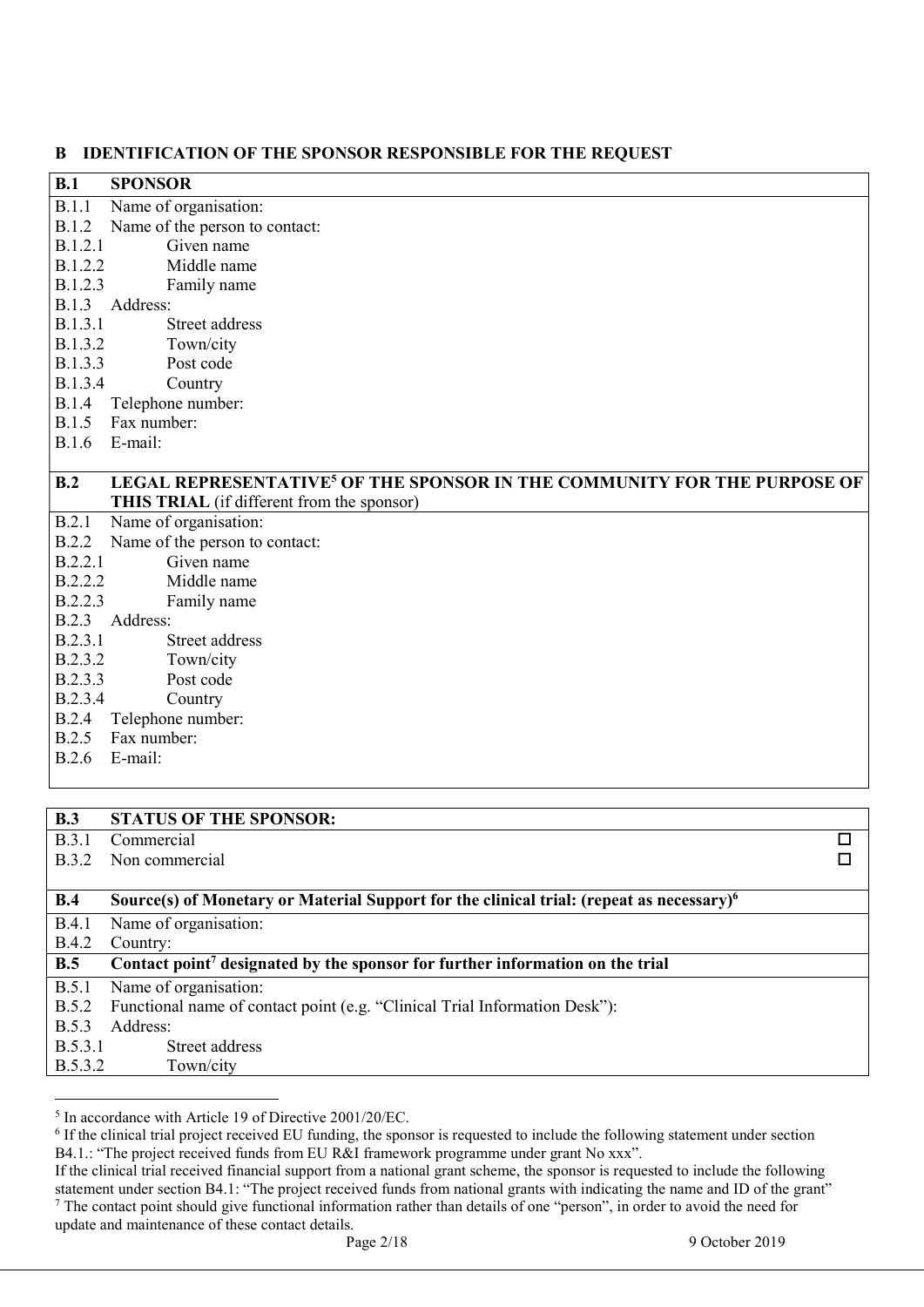- B.5.3.3 Post code<br>B.5.3.4 Country
- B.5.3.4 Country<br>B.5.4 Telephone numb
- B.5.4 Telephone number:<br>B.5.5 Fax number:

Fax number:

B.5.6 E-mail: (use a functional e-mail address rather than a personal one)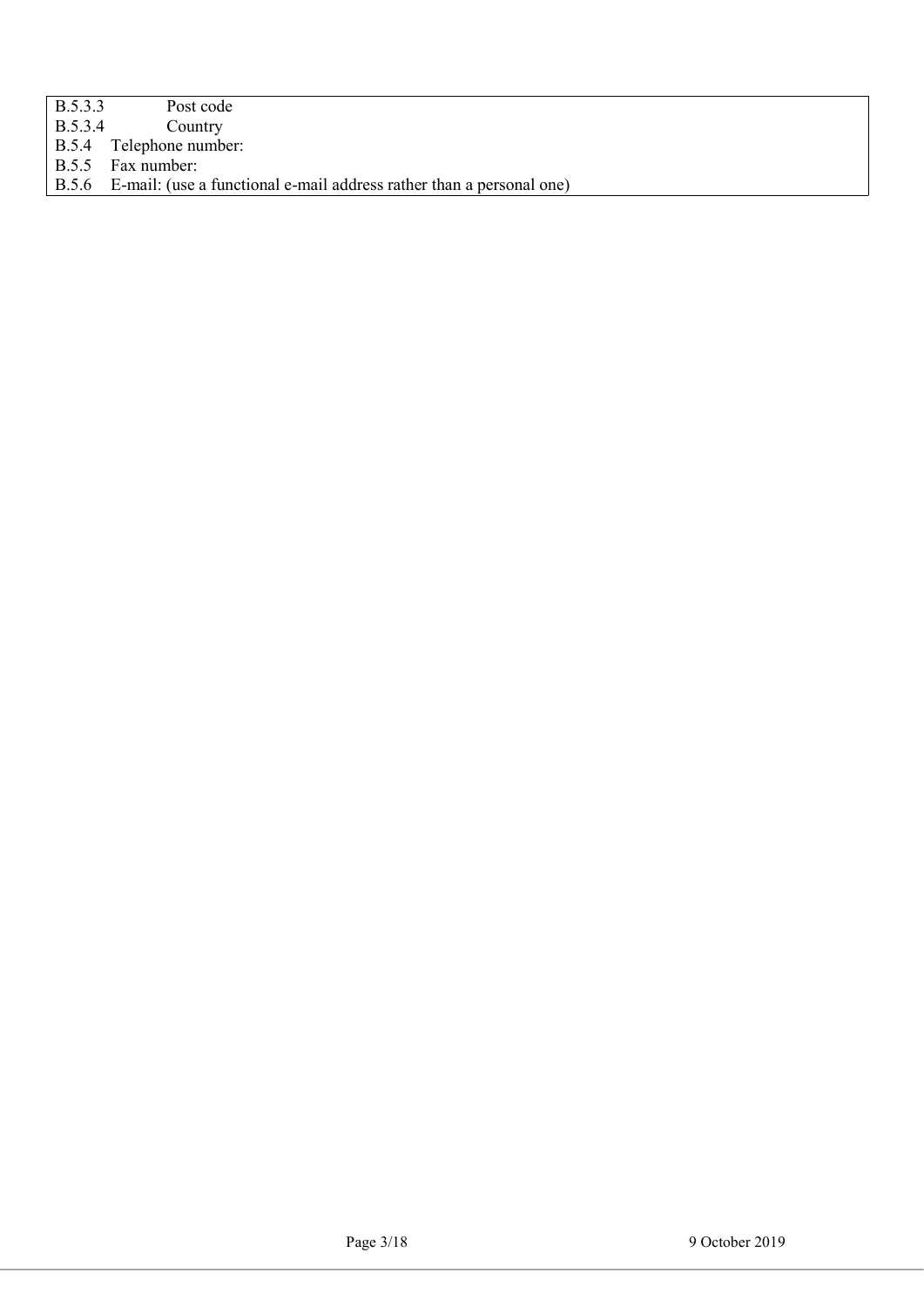## C APPLICANT IDENTIFICATION, (please tick the appropriate box)

| C.1             | <b>REQUEST FOR THE COMPETENT AUTHORITY</b>                                                               | $\Box$       |
|-----------------|----------------------------------------------------------------------------------------------------------|--------------|
| C.1.1           | Sponsor                                                                                                  | $\Box$       |
| C.1.2           | Legal representative of the sponsor                                                                      | $\mathbf{r}$ |
| C.1.3           | Person or organisation authorised by the sponsor to make the application                                 |              |
| C.1.4           | Complete the details of the applicant below even if they are provided elsewhere on the form:             |              |
|                 | C.1.4.1 Name of Organisation:                                                                            |              |
|                 | C.1.4.2 Name of contact person:                                                                          |              |
|                 | $C.1.4.2.1$ Given name                                                                                   |              |
|                 | C.1.4.2.2 Middle name                                                                                    |              |
|                 | C.1.4.2.3 Family name                                                                                    |              |
|                 | C.1.4.3 Address:                                                                                         |              |
|                 | C.1.4.3.1 Street address                                                                                 |              |
|                 | $C.1.4.3.2$ Town/city                                                                                    |              |
| C.1.4.3.3       | Post code                                                                                                |              |
|                 | $C.1.4.3.4$ Country                                                                                      |              |
|                 | C.1.4.4 Telephone number:                                                                                |              |
|                 | C.1.4.5 Fax number:                                                                                      |              |
| C.1.4.6 E-mail: |                                                                                                          |              |
|                 | C.1.5 Request to receive a copy of CTA data as XML:                                                      |              |
|                 | C.1.5.1 Do you want a copy of the CTA form data saved on EudraCT as an XML file?<br>$\Box$ yes $\Box$ no |              |
| C.1.5.1.1       | If yes provide the e-mail address(es) to which it should be sent (up to 5 addresses):                    |              |
| C.1.5.1.2       | Do you want to receive this via password protected $link(s)^8$ ?<br>$\Box$ yes $\Box$ no                 |              |
|                 | If you answer no to question $C.1.5.1.2$ the .xml file will be transmitted by less secure e-mail link(s) |              |
|                 |                                                                                                          |              |

| C.2       | <b>REQUEST FOR THE ETHICS COMMITTEE</b>                                                      | $\Box$ |
|-----------|----------------------------------------------------------------------------------------------|--------|
| C.2.1     | Sponsor                                                                                      | $\Box$ |
| C.2.2     | Legal representative of the sponsor                                                          | $\Box$ |
| C.2.3     | Person or organisation authorised by the sponsor to make the application.                    | $\Box$ |
| C.2.4     | Investigator in charge of the application if applicable <sup>9</sup> :                       |        |
| $\bullet$ | Co-ordinating investigator (for multicentre trial)                                           |        |
| $\bullet$ | Principal investigator (for single centre trial).                                            |        |
| C.2.5     | Complete the details of the applicant below even if they are provided elsewhere on the form: |        |
|           | C.2.5.1 Organisation:                                                                        |        |
|           | C.2.5.2 Name of contact person:                                                              |        |
| C.2.5.2.1 | Given name                                                                                   |        |
|           | C.2.5.2.2 Middle name                                                                        |        |
|           | C.2.5.2.3 Family name                                                                        |        |
|           | C.2.5.3 Address:                                                                             |        |
|           | C.2.5.3.1 Street address                                                                     |        |
|           | $C.2.5.3.2$ Town/city                                                                        |        |
|           | C.2.5.3.3 Post code                                                                          |        |
|           | $C.2.5.3.4$ Country                                                                          |        |
|           | C.2.5.4 Telephone number:                                                                    |        |
|           | C.2.5.5 Fax number:                                                                          |        |
|           | C.2.5.6 E-mail:                                                                              |        |

<sup>&</sup>lt;sup>8</sup> This requires a EudraLink account. (See https://eudract.emea.europa.eu/document.html for details)<br><sup>9</sup> According to national legislation.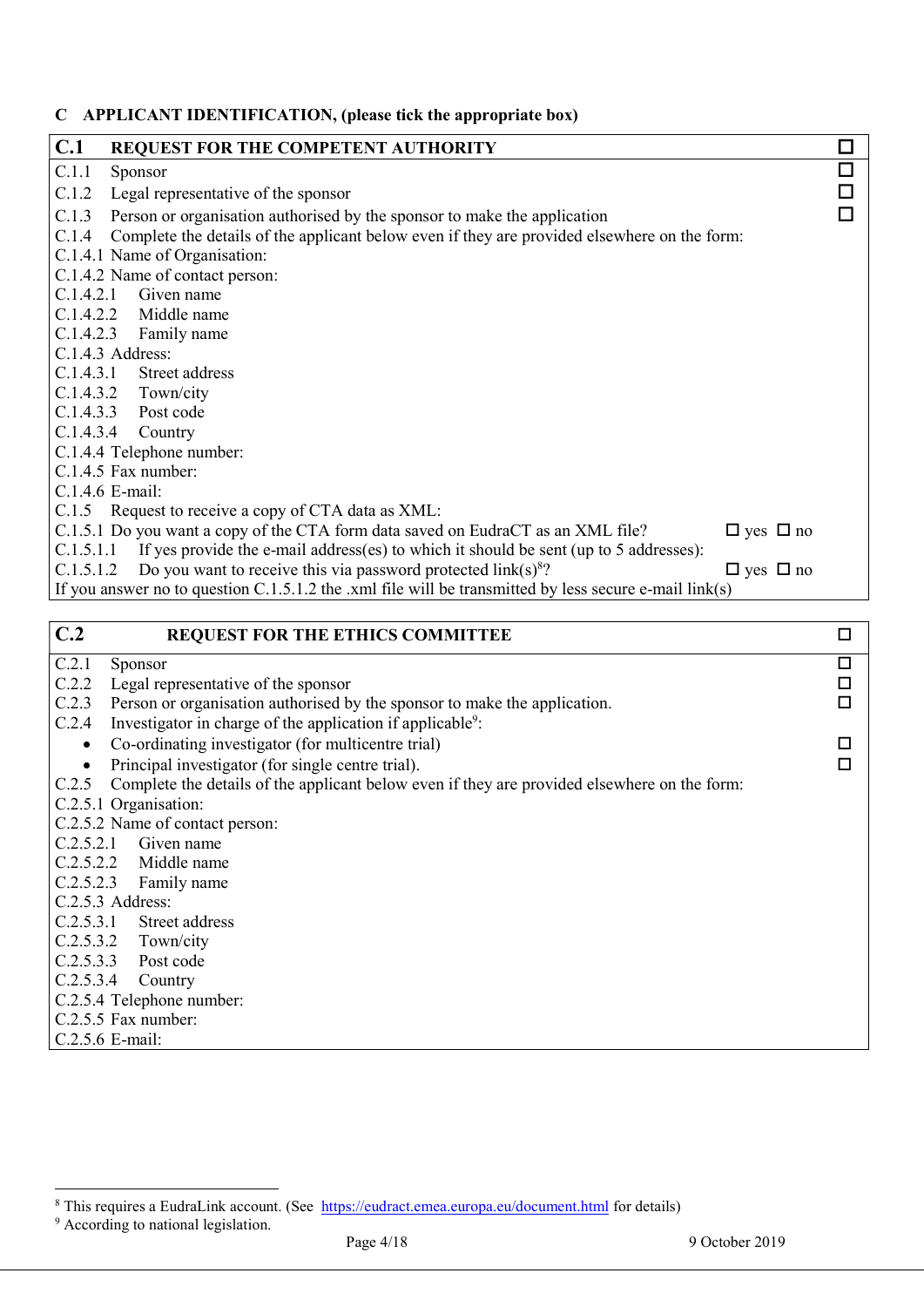### D INFORMATION ON EACH IMP.

Information on each 'bulk product' before trial-specific operations (blinding, trial specific packaging and labelling) should be provided in this section for each investigational medicinal product (IMP) being tested including each comparator and each placebo, if applicable .For placebo go directly to D8. If the trial is performed with several products use extra pages and give each product a sequential number in D1.1 If the product is a combination product information should be given for each active substance.

# D.1 IMP IDENTIFICATION

Indicate which of the following is described below, then repeat as necessary for each of the numbered IMPs to be used in the trial (assign numbers from 1-n):

| D.1.1 This refers to the IMP number: | ( ) |
|--------------------------------------|-----|
| D.1.2 IMP being tested               |     |
| D.1.3 IMP used as a comparator       |     |

| D.2<br>STATUS OF THE IMP.                                                                                                                                                                              |                            |  |
|--------------------------------------------------------------------------------------------------------------------------------------------------------------------------------------------------------|----------------------------|--|
|                                                                                                                                                                                                        |                            |  |
|                                                                                                                                                                                                        |                            |  |
| D.2.1<br>Has this IMP to be used in the trial a marketing authorisation?:                                                                                                                              | yes $\Box$ no $\Box$       |  |
| If the IMP has a marketing authorisation in the Member State concerned by this application but the trade<br>name and marketing authorisation holder are not fixed in the protocol, go to section D.2.2 |                            |  |
| If yes to D.2.1, specify for the product to be used in the trial:<br>D.2.1.1<br>Trade name <sup>10</sup> :<br>D.2.1.1.1                                                                                |                            |  |
| D.2.1.1.1.1 EV Product Code (where applicable)                                                                                                                                                         |                            |  |
| Name of the Marketing Authorisation holder:<br>D.2.1.1.2                                                                                                                                               |                            |  |
| Marketing Authorisation number (if Marketing Authorisation granted by an EEA Member State):<br>D.2.1.1.3<br>Is the IMP modified in relation to its Marketing Authorisation?<br>D.2.1.1.4               |                            |  |
|                                                                                                                                                                                                        | yes $\Box$ no $\Box$       |  |
| D.2.1.1.4.1 If yes, please specify:                                                                                                                                                                    |                            |  |
| D.2.1.2<br>The country that granted the Marketing Authorisation ()                                                                                                                                     |                            |  |
| Is this the Member State concerned with this application?<br>D.2.1.2.1                                                                                                                                 | yes $\Box$ no $\Box$       |  |
|                                                                                                                                                                                                        |                            |  |
| D.2.2<br>Situations where an IMP to be used in the CT has a Marketing Authorisation in the Member State                                                                                                |                            |  |
| concerned, but the protocol allows that any brand of the IMP with a Marketing Authorisation in that                                                                                                    |                            |  |
| Member State be administered to the trial subjects and it is not possible to clearly identify the IMP(s) in<br>advance of the trial start                                                              |                            |  |
| D.2.2.1 In the protocol, is treatment defined only by active substance?                                                                                                                                | yes $\square$ no $\square$ |  |
| If yes, give active substance in D.3.8 or D.3.9<br>D.2.2.1.1                                                                                                                                           |                            |  |
| D.2.2.2 In the protocol, do treatment regimens allow different combinations of marketed products used according                                                                                        |                            |  |
| to local clinical practice at some or all investigator sites in the MS?                                                                                                                                | yes $\square$ no $\square$ |  |
| If yes, give active substance in D.3.8 or D.3.9<br>D.2.2.2.1                                                                                                                                           |                            |  |
| D.2.2.3 The products to be administered as IMPs are defined as belonging to an ATC group <sup>6</sup>                                                                                                  | yes $\Box$ no $\Box$       |  |
| If yes, give the ATC group of the applicable authorised codes in the ATC code field (level 3 or the<br>D.2.2.3.1                                                                                       |                            |  |
| level that can be defined) in D.3.3                                                                                                                                                                    |                            |  |
| D.2.2.4 Other:                                                                                                                                                                                         | yes $\square$ no $\square$ |  |

 $\overline{a}$ 

D.2.2.4.1 If yes, please specify:

<sup>&</sup>lt;sup>10</sup> Available from the Summary of Product Characteristics (SmPC).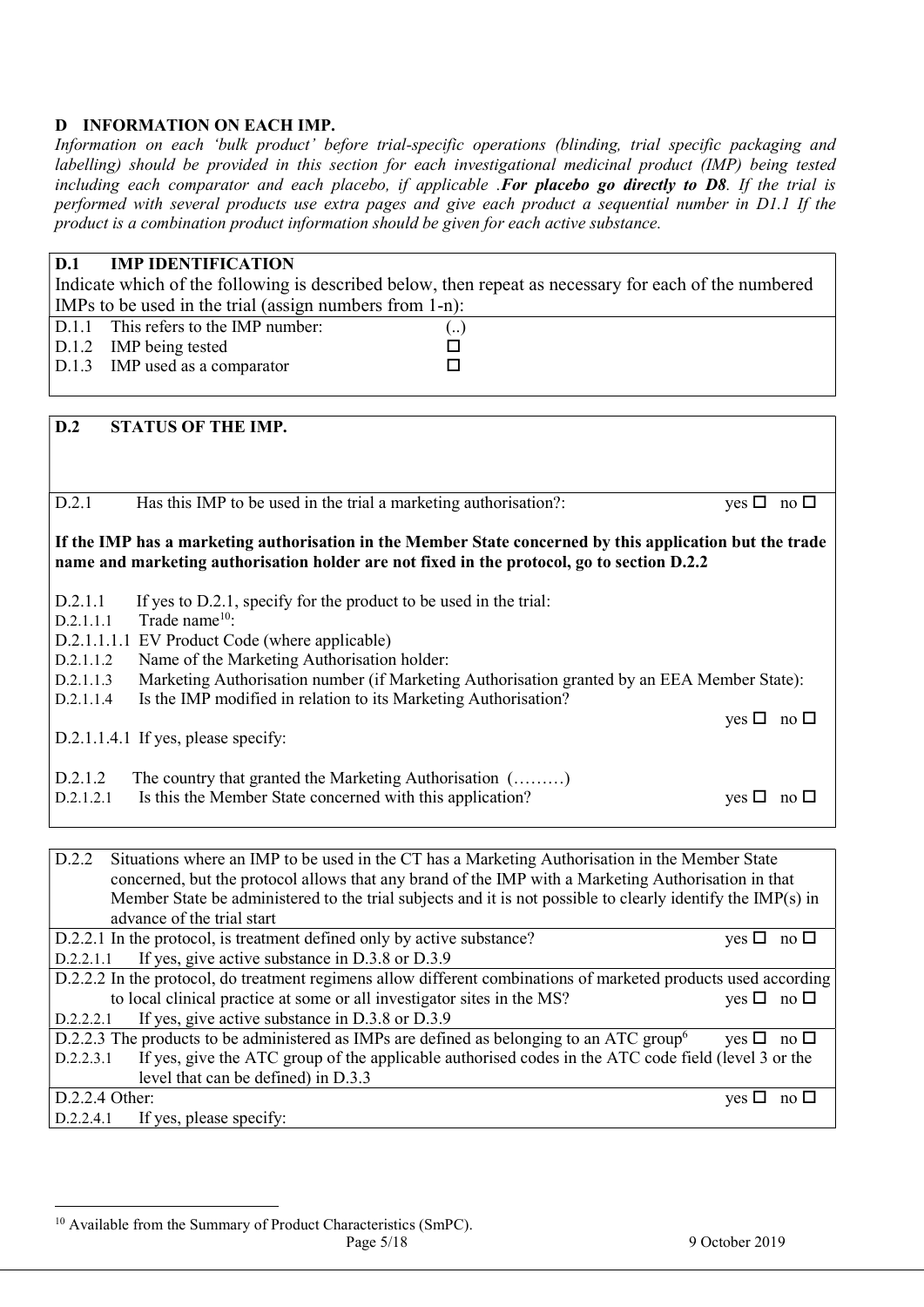| $D.2.3$ IMPD submitted:                                |                               |
|--------------------------------------------------------|-------------------------------|
| $D.2.3.1$ Full IMPD                                    | yes $\Box$ no $\Box$          |
| $D.2.3.2$ Simplified IMPD                              | yes $\Box$ no $\Box$          |
| D.2.3.3 Summary of product characteristics (SmPC) only | $\forall$ es $\Box$ no $\Box$ |
|                                                        |                               |

| D.2.4                  | Has the use of the IMP been previously authorised in a clinical trial conducted by the sponsor in the                                          |                                                    |
|------------------------|------------------------------------------------------------------------------------------------------------------------------------------------|----------------------------------------------------|
|                        | Community?<br>D.2.4.1 If yes specify which Member States:                                                                                      | $ves \Box no \Box$                                 |
| D.2.5                  | Has the IMP been designated in this indication as an orphan drug in<br>the Community?                                                          | no $\square$<br>$ves \Box$                         |
|                        | D.2.5.1 If yes, give the orphan drug designation number <sup>11</sup> :                                                                        |                                                    |
|                        |                                                                                                                                                |                                                    |
|                        | D.2.6 Has the IMP been the subject of scientific advice related to this clinical trial?                                                        | yes $\Box$ no $\Box$                               |
| D.2.6.1.1<br>D.2.6.1.2 | D.2.6.1 If yes to D.2.6 please indicate source of advice and provide a copy in the CTA request:<br>$CHMP12$ ?<br>National Competent Authority? | no $\square$<br>$ves \Box$<br>yes $\Box$ no $\Box$ |

| D.3<br><b>DESCRIPTION OF THE IMP</b>                                                                                      |  |
|---------------------------------------------------------------------------------------------------------------------------|--|
| Product name where applicable <sup>13</sup> :<br>D.3.1                                                                    |  |
| $D.3.2$ Product code where applicable <sup>14</sup> :                                                                     |  |
| D.3.3 ATC code, if officially registered <sup>15</sup> :                                                                  |  |
| D.3.4 Pharmaceutical form (use standard terms):                                                                           |  |
| D.3.4.1 Is this a specific paediatric formulation?<br>$ves \Box no \Box$                                                  |  |
| D.3.5 Maximum duration of treatment of a subject according to the protocol:                                               |  |
| D.3.6 Dose allowed:                                                                                                       |  |
| D.3.6.1 First dose for first-in-human clinical trial (specify; per day or total dose; units and route of administration): |  |
| D.3.6.2 Maximum dose allowed (specify; per day or total dose; units and route of administration):                         |  |
| D.3.7 Route of administration (use standard terms):                                                                       |  |
| D.3.8 Name of each active substance (INN or proposed INN if available):                                                   |  |
| D.3.9 Other available name for each active substance (provide all available):                                             |  |
| $D.3.9.1$ CAS <sup>16</sup> number                                                                                        |  |
| D.3.9.2 Current sponsor code                                                                                              |  |
| D.3.9.3 Other descriptive name                                                                                            |  |
| D.3.9.4 EV Substance code                                                                                                 |  |
| D.3.9.5 Full Molecular formula                                                                                            |  |
| D.3.9.6 Chemical/biological description of the Active Substance                                                           |  |
| D.3.10 Strength (specify all strengths to be used):                                                                       |  |
| Concentration unit:<br>D.3.10.1                                                                                           |  |
| D.3.10.2<br>Concentration type ("exact number", "range", "more than" or "up to"):                                         |  |
| Concentration (number).<br>D.3.10.3                                                                                       |  |
|                                                                                                                           |  |

<sup>&</sup>lt;sup>11</sup> According to the Community register on orphan medicinal products (Regulation (EC)  $n^{\circ}$  141/2000):

https://ec.europa.eu/health/documents/community-register/html/index\_en.htm

 $12$  Committee for Medicinal Products for Human Use of the European Medicines Agency

<sup>&</sup>lt;sup>13</sup>To be provided only when there is no trade name. This is the name routinely used by a sponsor to identify the IMP in the CT documentation (protocol, IB…).

 $14$  To be provided only when there is no trade name. This is a code designated by the sponsor which represents the name routinely used by the sponsor to identify the product in the CT documentation. For example, a code may be used for combinations of drugs or drugs and devices.

<sup>&</sup>lt;sup>15</sup> Available from the Summary of Product Characteristics (SmPC).

<sup>&</sup>lt;sup>16</sup> Chemical Abstracts Service.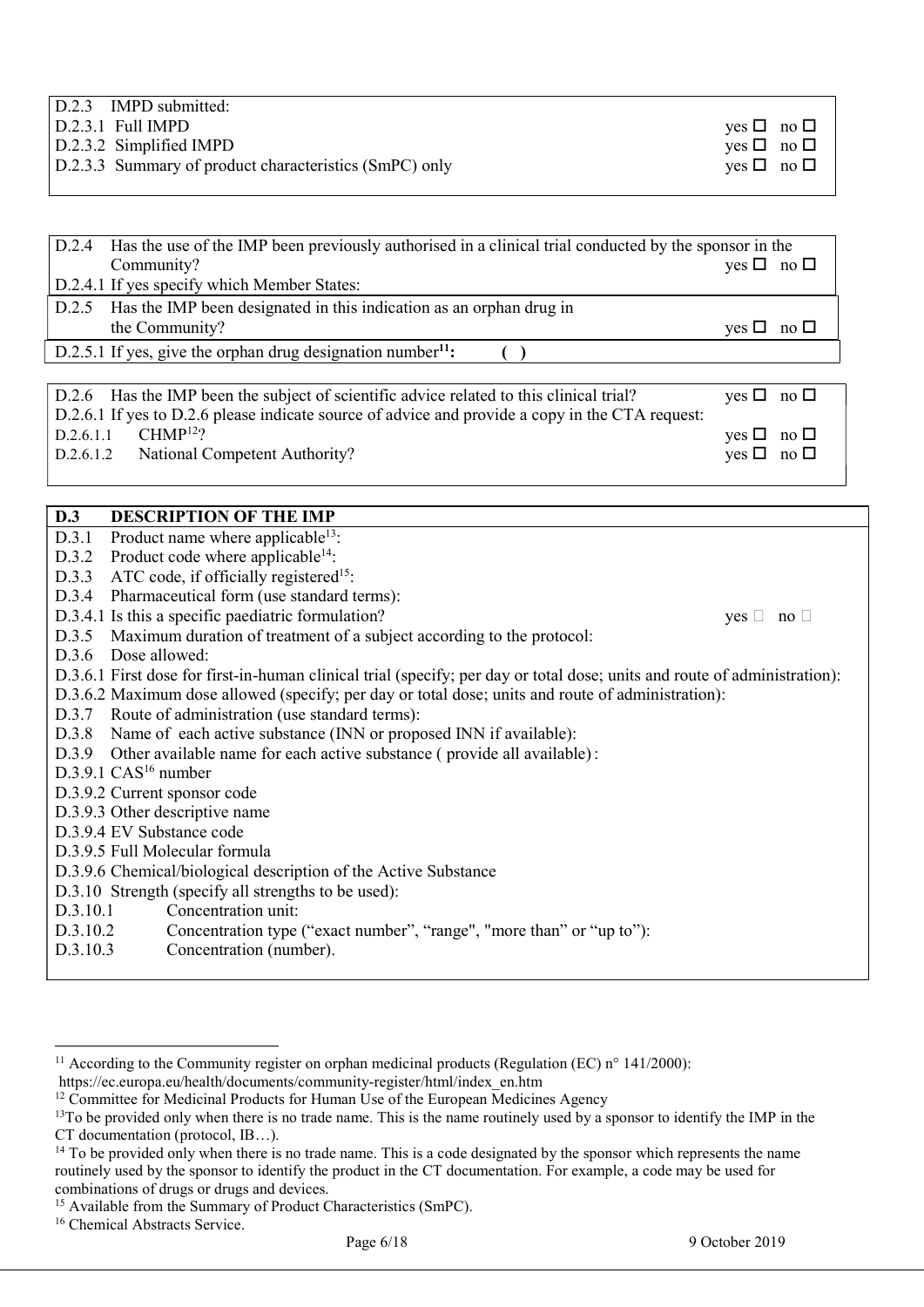| D.3.11 Type of IMP |                                                                                         |                            |                          |
|--------------------|-----------------------------------------------------------------------------------------|----------------------------|--------------------------|
|                    | Does the IMP contain an active substance:                                               |                            |                          |
| D.3.11.1           | Of chemical origin?                                                                     | yes $\Box$ no $\Box$       |                          |
| D.3.11.2           | Of biological / biotechnological origin (other than Advanced Therapy IMP (ATIMP)?       |                            |                          |
|                    |                                                                                         | yes $\Box$ no $\Box$       |                          |
|                    |                                                                                         |                            |                          |
| Is this a:         |                                                                                         |                            |                          |
|                    |                                                                                         |                            |                          |
| D.3.11.3           | Advanced Therapy IMP (ATIMP)?                                                           | yes $\square$ no $\square$ |                          |
| D.3.11.3.1         | Somatic cell therapy medicinal product <sup>17</sup> ?                                  | yes $\Box$ no $\Box$       |                          |
| D.3.11.3.2         | Gene therapy medicinal product <sup>18</sup> ?                                          | yes $\Box$ no $\Box$       |                          |
| D.3.11.3.3         | Tissue Engineered Product <sup>19</sup> ?                                               | yes $\Box$ no $\Box$       |                          |
| D.3.11.3.4         | Combination ATIMP (i.e. one involving a medical device <sup>20</sup> )?                 | yes $\square$ no $\square$ |                          |
| D.3.11.3.5         | Has the Committee on Advanced Therapies issued a classification for this product?       |                            |                          |
|                    |                                                                                         | yes $\Box$ no $\Box$       |                          |
| D.3.11.3.5.1       | If yes please provide that classification and its reference number:                     |                            |                          |
| D.3.11.4           | Combination product that includes a device, but does not involve an Advanced Therapy?   |                            |                          |
|                    |                                                                                         | yes $\Box$ no $\Box$       |                          |
| D.3.11.5           | Radiopharmaceutical medicinal product?                                                  | yes $\Box$ no $\Box$       |                          |
| D.3.11.6           | Immunological medicinal product (such as vaccine, allergen, immune serum)?              | yes $\square$ no $\square$ |                          |
| D.3.11.7           | Plasma derived medicinal product?                                                       | yes $\Box$ no $\Box$       |                          |
| D.3.11.8           | Extractive medicinal product?                                                           | yes $\Box$ no $\Box$       |                          |
| D.3.11.9           | Recombinant medicinal product?                                                          | yes $\Box$ no $\Box$       |                          |
| D.3.11.10          | Medicinal product containing genetically modified organisms?                            | yes $\Box$ no $\Box$       |                          |
| D.3.11.10.1        | Has the authorisation for contained use or release been granted?                        | yes $\Box$ no $\Box$       |                          |
| D.3.11.10.2        | Is it pending?                                                                          | yes $\Box$ no $\Box$       |                          |
| D.3.11.11          | Herbal medicinal product?                                                               | yes $\Box$ no $\Box$       |                          |
| D.3.11.12          | Homeopathic medicinal product?                                                          | yes $\square$ no $\square$ |                          |
| D.3.11.13          | Another type of medicinal product?                                                      | yes $\Box$ no $\Box$       |                          |
| D.3.11.13.1        | If yes, specify:                                                                        |                            |                          |
| D.3.12             | Mode of action (free text <sup>21</sup> )                                               |                            |                          |
| D.3.13             | Is it an IMP to be used in a first-in-human clinical trial?                             | yes $\Box$ no $\Box$       |                          |
| D.3.13.1           | If yes, are there risk factors identified, according to the guidance FIH? <sup>22</sup> | yes $\square$              | $\overline{p}$ no $\Box$ |
|                    |                                                                                         |                            |                          |

### D.4 SOMATIC CELL THERAPY INVESTIGATIONAL MEDICINAL PRODUCT (NO GENETIC MODIFICATION)

| $ D.4.1$ Origin of cells                        |                               |
|-------------------------------------------------|-------------------------------|
| $\vert$ D.4.1.1 Autologous                      | $\forall$ es $\Box$ no $\Box$ |
| $D.4.1.2$ Allogeneic                            | $yes \Box no \Box$            |
| $D.4.1.3$ Xenogeneic                            | $yes \Box no \Box$            |
| $ D.4.1.3.1$ If yes, specify species of origin: |                               |

<sup>&</sup>lt;sup>17</sup> Complete also section D.4 Cell therapy as defined in Annex 1 part IV of Directive 2001/83/EC as amended.

<sup>&</sup>lt;sup>18</sup> Complete also section D.5 Gene Therapy as defined in Annex 1 part IV of Directive 2001/83/EC as amended.

<sup>&</sup>lt;sup>19</sup> Complete also section D.6 - Tissue Engineered Product as defined in Article 2(1)(b) of Regulation 1394/2007/EC.

<sup>&</sup>lt;sup>20</sup> Complete also section D.7

 $21$  The mode of action should briefly describe the chemical, biochemical, immunological or biological means the IMP uses to effect its pharmaceutical action.

<sup>&</sup>lt;sup>22</sup> Guideline on strategies to identify and mitigate risks for first-in-human clinical trials with investigational medicinal products. EMEA/CHMP/SWP/28367/2007 19 July 2007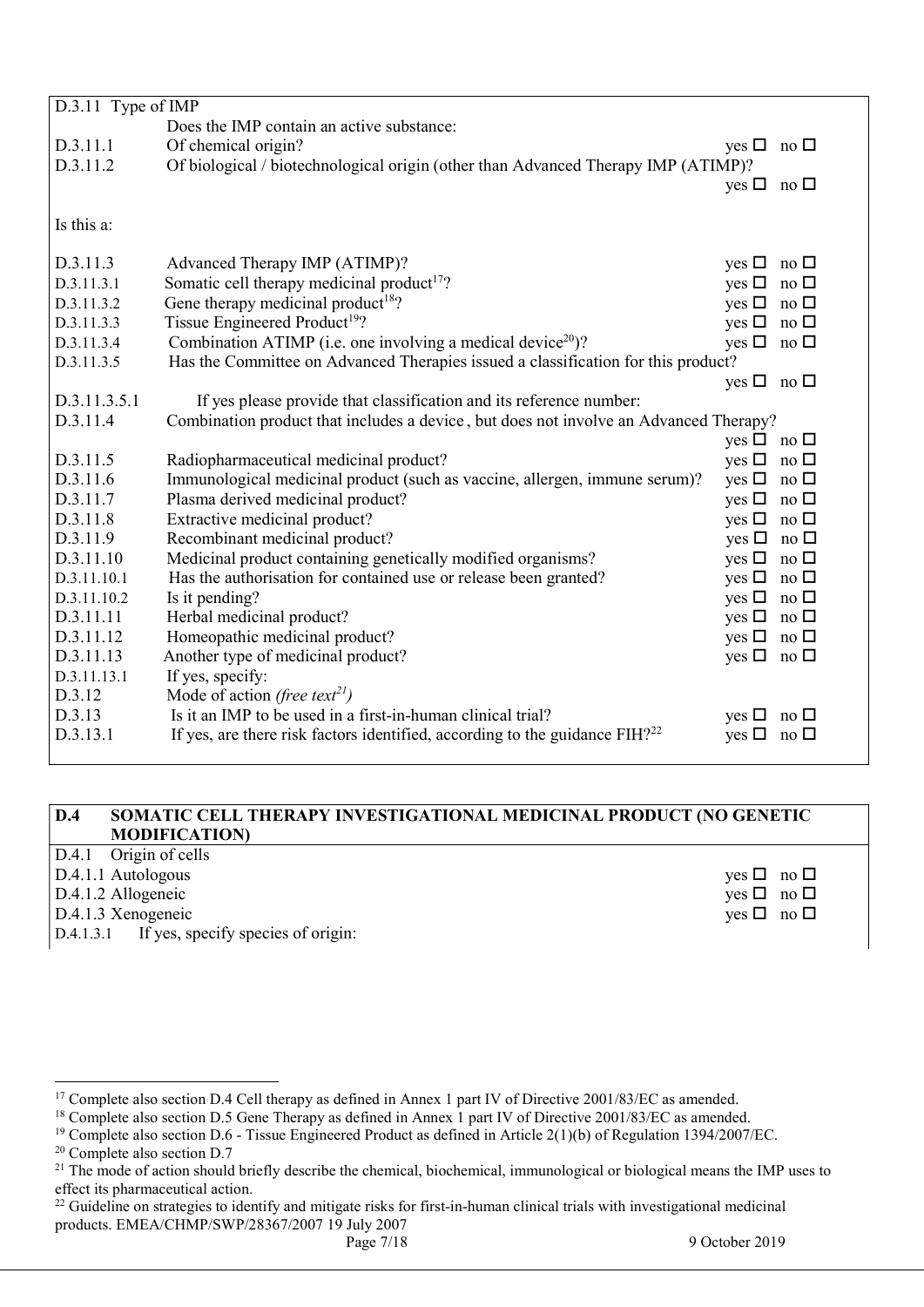| $\vert$ D.4.2 Type of cells                                                            |                               |
|----------------------------------------------------------------------------------------|-------------------------------|
| $D.4.2.1$ Stem cells                                                                   | yes $\Box$ no $\Box$          |
| D.4.2.2 Differentiated cells                                                           | $yes \Box no \Box$            |
| $D.4.2.2.1$ If yes, specify the type (e.g. keratinocytes, fibroblasts, chondrocytes,): |                               |
| $D.4.2.3$ Others:                                                                      | $\forall$ es $\Box$ no $\Box$ |
| $D.4.2.3.1$ If others, specify:                                                        |                               |

| D.5<br><b>GENE THERAPY INVESTIGATIONAL MEDICINAL PRODUCTS</b>      |                                           |  |
|--------------------------------------------------------------------|-------------------------------------------|--|
| D.5.1<br>Gene(s) of interest:                                      |                                           |  |
| D.5.2<br>In vivo gene therapy:                                     | yes $\Box$<br>no $\square$                |  |
| Ex vivo gene therapy:<br>D.5.3                                     | yes $\Box$ no $\Box$                      |  |
| Type of gene transfer product<br>D.5.4                             |                                           |  |
| D.5.4.1 Nucleic acid (e.g. plasmid):                               | yes $\Box$<br>no $\square$                |  |
| If yes, specify if:                                                |                                           |  |
| Naked:<br>D.5.4.1.1                                                | $yes \Box$<br>no $\square$                |  |
| Complexed<br>D.5.4.1.2                                             | yes $\square$<br>no $\square$             |  |
| D.5.4.2 Viral vector:                                              | yes $\Box$ no $\Box$                      |  |
| D.5.4.2.1 If yes, specify the type: adenovirus, retrovirus, AAV, : |                                           |  |
| D.5.4.3 Others:                                                    | yes $\Box$ no $\Box$                      |  |
| D.5.4.3.1<br>If others, specify:                                   |                                           |  |
|                                                                    |                                           |  |
| D.5.5 Genetically modified somatic cells:                          | yes $\Box$ no $\Box$                      |  |
| If yes, specify - origin of the cells:                             |                                           |  |
| D.5.5.1 Autologous:                                                | yes $\Box$<br>no $\square$                |  |
| D.5.5.2 Allogeneic:                                                | yes $\Box$<br>no $\Box$                   |  |
| D.5.5.3 Xenogeneic:                                                | yes $\square$<br>$\overline{p}$ no $\Box$ |  |
| If yes, specify species of origin:<br>D.5.5.3.1                    |                                           |  |
| D.5.5.4 Specify type of cells (hematopoietic stem cells):          |                                           |  |

| <b>D.6</b><br><b>TISSUE ENGINEERED PRODUCT</b>                                          |                                                                                                                  |  |  |
|-----------------------------------------------------------------------------------------|------------------------------------------------------------------------------------------------------------------|--|--|
|                                                                                         | The indication which determines that this is a Tissue Engineered Product as opposed to a Cell Therapy product is |  |  |
| given in section E.1.1.                                                                 |                                                                                                                  |  |  |
| D.6.1 Origin of cells                                                                   |                                                                                                                  |  |  |
| D.6.1.1 Autologous                                                                      | yes $\Box$ no $\Box$                                                                                             |  |  |
| D.6.1.2 Allogeneic                                                                      | yes $\Box$ no $\Box$                                                                                             |  |  |
| D.6.1.3 Xenogeneic                                                                      | yes $\Box$ no $\Box$                                                                                             |  |  |
| D.6.1.3.1 If yes, specify species of origin:                                            |                                                                                                                  |  |  |
| D.6.2 Type of cells                                                                     |                                                                                                                  |  |  |
| D.6.2.1 Stem cells                                                                      | yes $\Box$ no $\Box$                                                                                             |  |  |
| D.6.2.2 Differentiated cells                                                            | yes $\Box$ no $\Box$                                                                                             |  |  |
| If yes, specify the type (e.g. keratinocytes, fibroblasts, chondrocytes,):<br>D.6.2.2.1 |                                                                                                                  |  |  |
| $D.6.2.3$ Others:                                                                       | $\forall$ es $\Box$ no $\Box$                                                                                    |  |  |
| If others, specify:<br>D.6.2.3.1                                                        |                                                                                                                  |  |  |

# D.7 PRODUCTS CONTAINING DEVICES (I.E. MEDICAL DEVICES, SCAFFOLDS ETC.)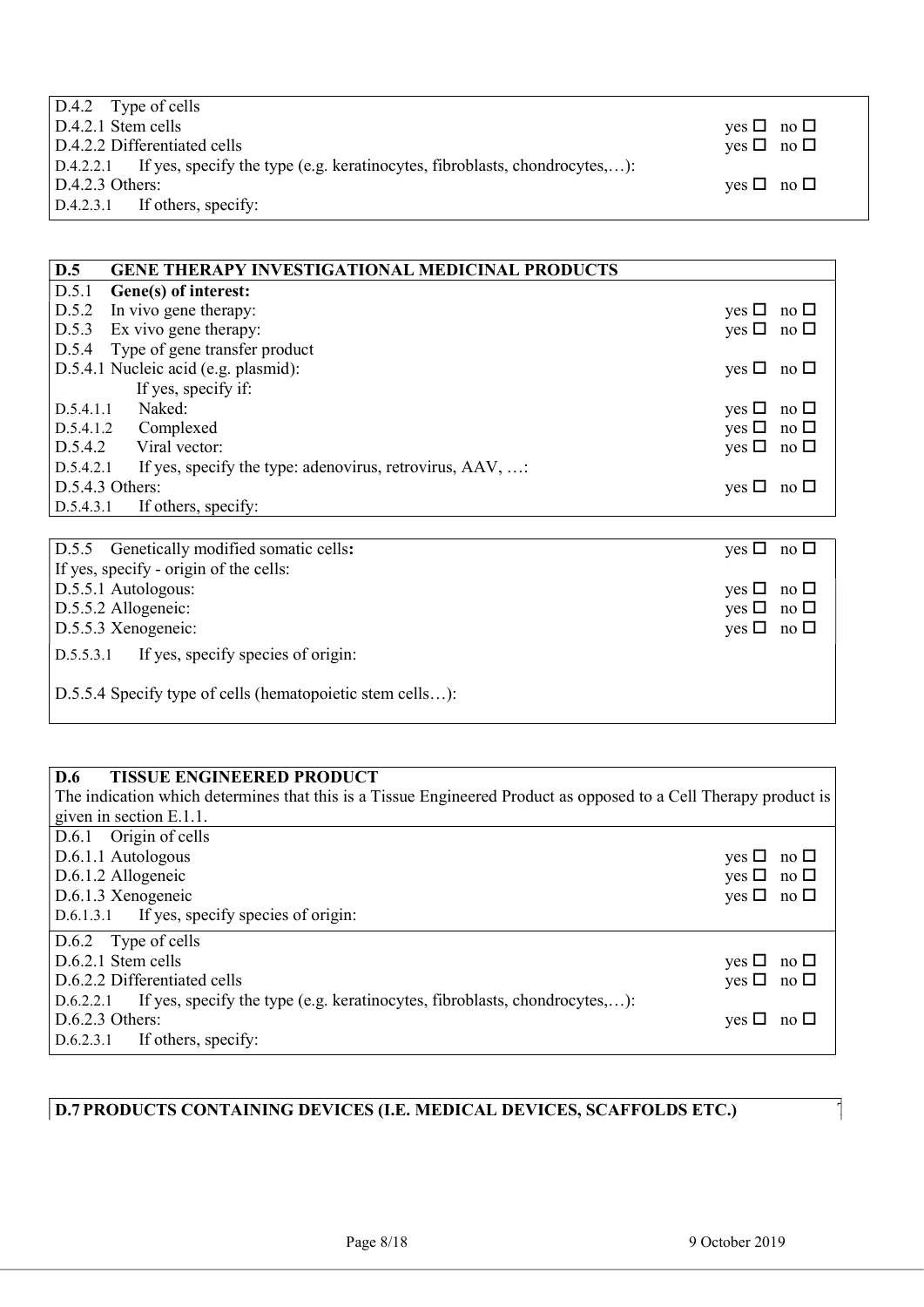| D.7.1 Give a brief description of the device:      |                      |
|----------------------------------------------------|----------------------|
| D.7.2 What is the name of the device?              |                      |
| D.7.3 Is the device implantable?                   | yes $\Box$ no $\Box$ |
| D.7.4 Does this product contain:                   |                      |
| D.7.4.1 A medical device?                          | yes $\Box$ no $\Box$ |
| D.7.4.1.1 Does this medical device have a CE mark? | yes $\Box$ no $\Box$ |
| D.7.4.1.1.1 The notified body is:                  |                      |
| D.7.4.2 Bio-materials?                             | yes $\Box$ no $\Box$ |
| D.7.4.3 Scaffolds?                                 | yes $\Box$ no $\Box$ |
| D.7.4.4 Matrices?                                  | yes $\Box$ no $\Box$ |
| D.7.4.5 Other?                                     | yes $\Box$ no $\Box$ |
| $D.7.4.5.1$ If other, specify:                     |                      |
|                                                    |                      |

| D.8 | <b>INFORMATION ON PLACEBO</b> (if relevant; repeat as necessary)        |                   |                      |
|-----|-------------------------------------------------------------------------|-------------------|----------------------|
|     | D.8.1 Is a there a placebo:                                             |                   | yes $\Box$ no $\Box$ |
|     | D.8.2 This refers to placebo number:                                    | ا …               |                      |
|     | D.8.3 Pharmaceutical form:                                              |                   |                      |
|     | D.8.4 Route of administration:                                          |                   |                      |
|     | $D.8.5$ Which IMP is it a placebo for? Specify IMP Number(s) from D1.1: | $\left(  \right)$ |                      |
|     | $D.8.5.1$ Composition, apart from the active substance(s):              |                   |                      |
|     | D.8.5.2 Is it otherwise identical to the IMP?                           |                   | yes $\Box$ no $\Box$ |
|     | D.8.5.2.1 If not, specify major ingredients:                            |                   |                      |

### D.9 SITE(S) WHERE THE QUALIFIED PERSON CERTIFIES BATCH RELEASEITE WHERE THE QUALIFIED PERSON CERTIFIES BATCH RELEASE<sup>23</sup>

This section is dedicated to *finished IMPs, i.e. medicinal products randomised, packaged, labelled and certified* for use in the clinical trial. If there is more than one site or more than one IMP is certified, use extra pages and give each IMP its number from section D.1.1 or D.8.2 In the case of multiple sites indicate the product certified by each site.

| Do not fill in section D.9.2 for an IMP that:<br>D.9.1                                                |  |
|-------------------------------------------------------------------------------------------------------|--|
| Has a MA in the EU and                                                                                |  |
| Is sourced from the EU market and                                                                     |  |
| Is used in the trial without modification(e.g. not overencapsulated) and                              |  |
| The packaging and labelling is carried out for local use only as per article 9.2. of the Directive    |  |
| 2005/28/EC (GCP Directive)                                                                            |  |
| If all these conditions are met tick $\Box$ and list the number(s) of each IMP including placebo from |  |
| sections D.1.1 and D.8.2 to which this applies:<br>$()$ ;                                             |  |
| Who is responsible in the Community for the certification of the finished IMP?<br>D.9.2               |  |
| This site is responsible for certification of (list the number(s) of each IMP including placebo from  |  |
| sections $D.1.1$ and $D.8.2$ ):<br>$()$ ;                                                             |  |
|                                                                                                       |  |
| please tick the appropriate box:                                                                      |  |
|                                                                                                       |  |
| D.9.2.1 Manufacturer                                                                                  |  |
| D.9.2.2 Importer                                                                                      |  |
|                                                                                                       |  |
| D.9.2.3<br>Name of the organisation:                                                                  |  |

<sup>&</sup>lt;sup>23</sup> In accordance with paragraph 38 of Annex 13 of Volume 4 of the Rules Governing Medicinal Products in the European Union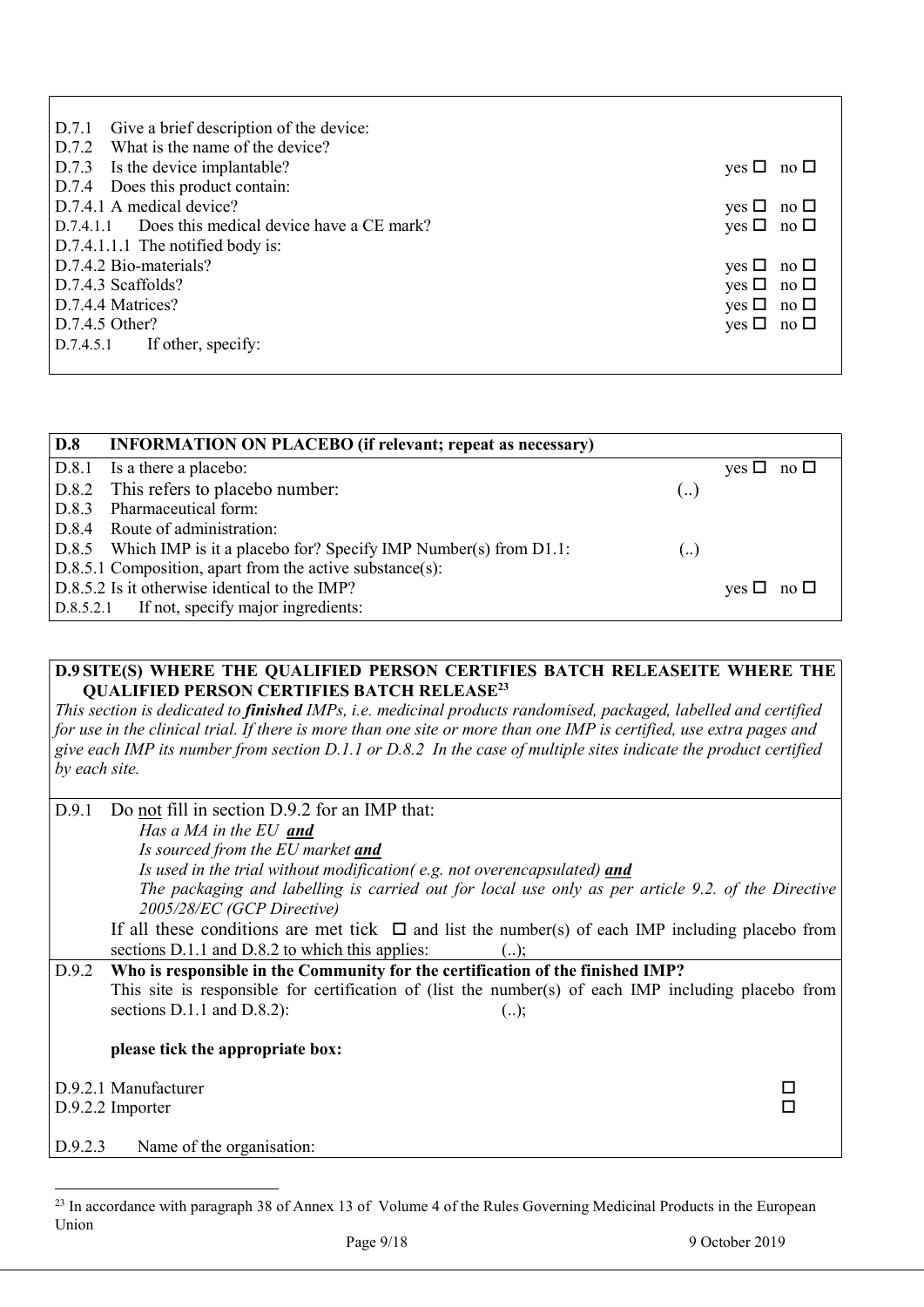D.9.2.4 Address: D.9.2.4.1 Street Address<br>D.9.2.4.2 Town/City Town/City D.9.2.4.3 Post Code D.9.2.4.4 Country D.9.2.5 Give the manufacturing authorisation number: D.9.2.5.1 If no authorisation, give the reasons:

Where the product does not have a MA in the EU, but is supplied in bulk and final packaging and labelling for local use is carried out in accordance with article 9.2. of Directive 2005/28/EC (GCP Directive) then enter the site where the product was finally certified for release by the Qualified Person for use in the clinical trial at D9.2 above.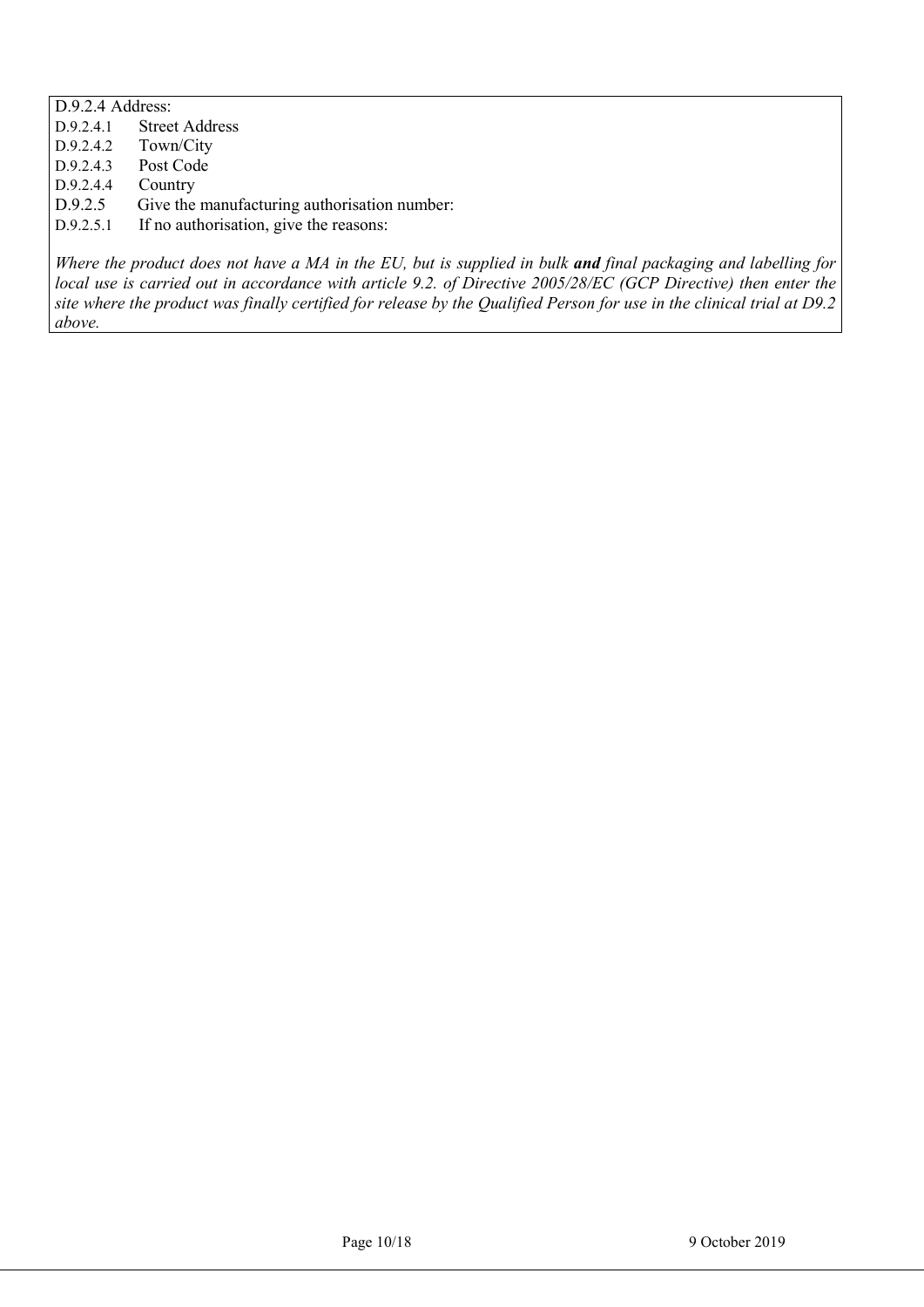### E GENERAL INFORMATION ON THE TRIAL

This section should be used to provide information about the aims, scope and design of the trial. When the protocol includes a sub-study in the MS concerned section E.2.3 should be completed providing information about the sub-study. To identify it check the sub-study box in the 'Objective of the trial' question below

| E.1     | <b>MEDICAL CONDITION OR DISEASE UNDER INVESTIGATION</b>                                        |                               |
|---------|------------------------------------------------------------------------------------------------|-------------------------------|
| E.1.1   | Specify the medical condition(s) to be investigated <sup>24</sup> (free text):                 |                               |
| E.1.1.1 | Medical condition in easily understood language                                                |                               |
| E.1.1.2 | Therapeutic area                                                                               |                               |
|         | E.1.2 MedDRA version, level, term and classification code <sup>25</sup> (repeat as necessary): |                               |
| E.1.3   | Is any of the conditions being studied a rare disease <sup>26</sup> ?                          | $\forall$ es $\Box$ no $\Box$ |
|         |                                                                                                |                               |

#### E.2 OBJECTIVE OF THE TRIAL

E.2.1 Main objective:

E.2.2 Secondary objectives:

E.2.3 Is there a sub-study?  $\Box$ 

E.2.3.1 If yes give the full title, date and version of each sub-study and their related objectives:

#### E.3 PRINCIPAL INCLUSION CRITERIA (list the most important)

#### E.4 PRINCIPAL EXCLUSION CRITERIA (list the most important)

#### E.5 END POINT(S):

 $\overline{a}$ 

E.5.1 Primary End Point (repeat as necessary)<sup>27</sup>

E.5.1.1 Timepoint(s) of evaluation of this endpoint

E.5.2 Secondary End Point (repeat as necessary)

E.5.2.1 Timepoint(s) of evaluation of this endpoint

| E.6      | <b>SCOPE OF THE TRIAL</b> – Tick all boxes where applicable |                               |
|----------|-------------------------------------------------------------|-------------------------------|
| E.6.1    | Diagnosis                                                   | no $\square$<br>$yes \Box$    |
| E.6.2    | Prophylaxis                                                 | no $\square$<br>yes $\Box$    |
| E.6.3    | Therapy                                                     | yes $\square$<br>no $\square$ |
| E.6.4    | Safety                                                      | $yes \Box$<br>no $\square$    |
| E.6.5    | Efficacy                                                    | $yes \Box$<br>no $\square$    |
| E.6.6    | Pharmacokinetic                                             | yes $\Box$<br>no $\square$    |
| E.6.7    | Pharmacodynamic                                             | yes $\Box$<br>no $\square$    |
| E.6.8    | Bioequivalence                                              | yes $\square$<br>no $\square$ |
| E.6.9    | Dose Response                                               | no $\square$<br>yes $\Box$    |
|          | E.6.10 Pharmacogenetic                                      | $yes \Box$<br>no $\square$    |
|          | E.6.11 Pharmacogenomic                                      | no $\square$<br>$yes \Box$    |
|          | E.6.12 Pharmacoeconomic                                     | no $\Box$<br>yes $\Box$       |
|          | E.6.13 Others                                               | yes $\square$<br>no $\Box$    |
| E.6.13.1 | If others, specify:                                         |                               |

<sup>&</sup>lt;sup>24</sup> In the case of healthy volunteer trials, the intended indication for the product under development should be provided. <sup>25</sup> Applicants are encouraged to provide the MedDRA lower level term if applicable and classification code. Please refer to https://www.meddra.org/

<sup>&</sup>lt;sup>26</sup> Points to consider on the calculation and reporting of the prevalence of a condition for Orphan drug designation please refer to https://www.ema.europa.eu/en/human-regulatory/overview/orphan-designation-overview

<sup>&</sup>lt;sup>27</sup> The protocol will usually identify a single primary end point but there may be a co-primary end point in some cases and/or a number of secondary end points.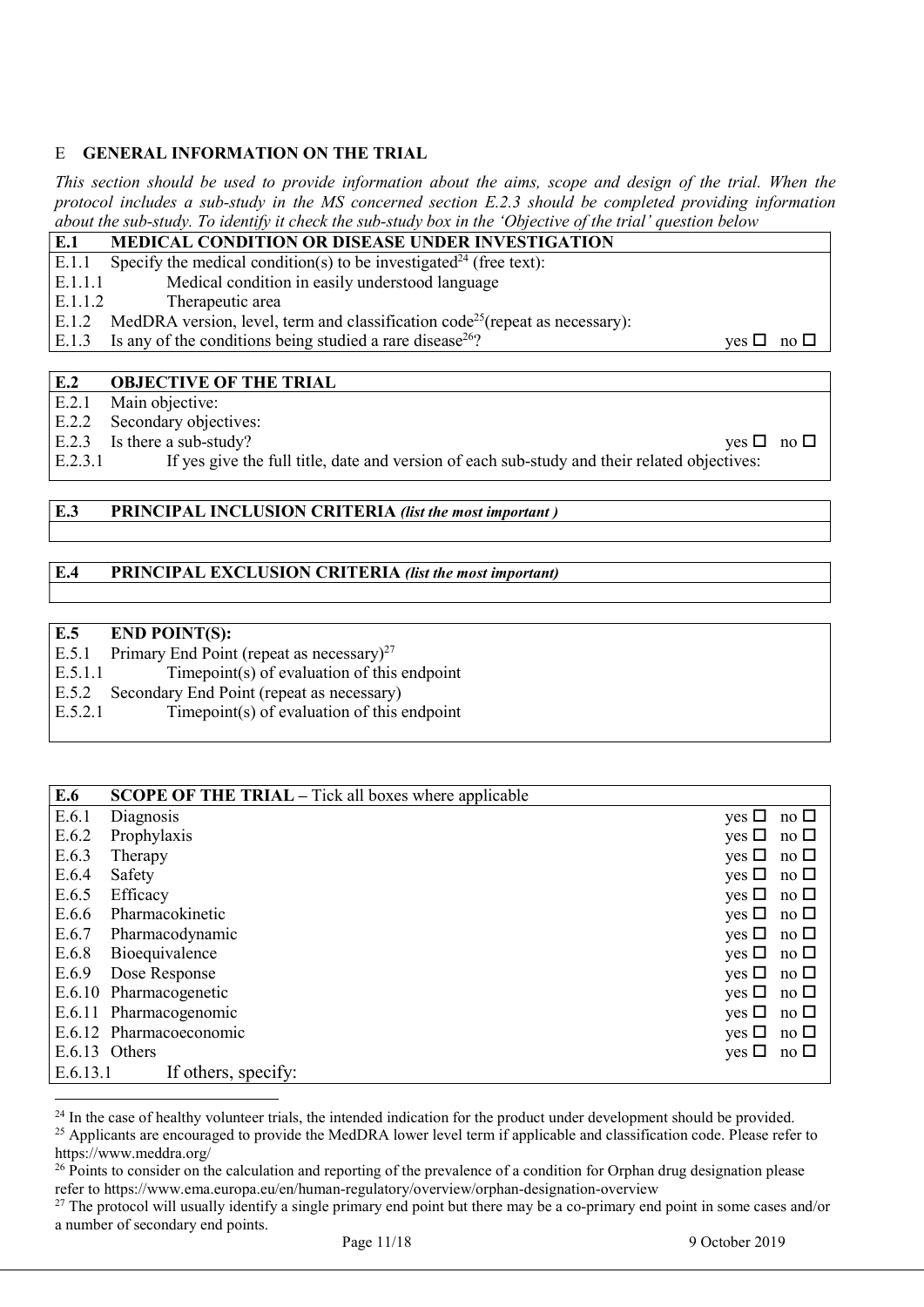| E.7                                  | <b>TRIAL TYPE<sup>28</sup></b>         |                      |  |
|--------------------------------------|----------------------------------------|----------------------|--|
|                                      | E.7.1 Human pharmacology (Phase I)     | yes $\Box$ no $\Box$ |  |
|                                      | Is it:                                 |                      |  |
|                                      | E.7.1.1 First administration to humans | yes $\Box$ no $\Box$ |  |
|                                      | E.7.1.2 Bioequivalence study           | yes $\Box$ no $\Box$ |  |
| E.7.1.3 Other:                       |                                        | yes $\Box$ no $\Box$ |  |
| $E.7.1.3.1$ If other, please specify |                                        |                      |  |
|                                      |                                        |                      |  |
| E.7.2                                | Therapeutic exploratory (Phase II)     | yes $\Box$ no $\Box$ |  |
| E.7.3                                | Therapeutic confirmatory (Phase III)   | yes $\Box$ no $\Box$ |  |
| E.7.4                                | Therapeutic use (Phase IV)             | $yes \Box no \Box$   |  |

| E.8            | <b>DESIGN OF THE TRIAL</b>                                                                                         |                      |
|----------------|--------------------------------------------------------------------------------------------------------------------|----------------------|
| E.8.1          | Controlled                                                                                                         | yes $\Box$ no $\Box$ |
|                | If yes, specify:                                                                                                   |                      |
|                | E.8.1.1 Randomised                                                                                                 | yes $\Box$ no $\Box$ |
| E.8.1.2 Open:  |                                                                                                                    | yes $\Box$ no $\Box$ |
|                | E.8.1.3 Single blind:                                                                                              | yes $\Box$ no $\Box$ |
|                | E.8.1.4 Double blind:                                                                                              | yes $\Box$ no $\Box$ |
|                | E.8.1.5 Parallel group:                                                                                            | yes $\Box$ no $\Box$ |
|                | E.8.1.6 Cross over:                                                                                                | yes $\Box$ no $\Box$ |
| E.8.1.7 Other: |                                                                                                                    | yes $\Box$ no $\Box$ |
| E.8.1.7.1      | If yes to other specify:                                                                                           |                      |
|                | E.8.2 If controlled, specify the comparator:                                                                       |                      |
|                | $E.8.2.1$ Other medicinal product(s)                                                                               | yes $\Box$ no $\Box$ |
|                | E.8.2.2 Placebo                                                                                                    | yes $\Box$ no $\Box$ |
| E.8.2.3 Other  |                                                                                                                    | yes $\Box$ no $\Box$ |
| E.8.2.3.1      | If yes to other, specify:                                                                                          |                      |
|                | E.8.2.4 Number of treatment arms in the trial                                                                      |                      |
| E.8.3          | Single site in the Member State concerned (see also section G):                                                    | yes $\Box$ no $\Box$ |
| E.8.4          | Multiple sites in the Member State concerned (see also section G):                                                 | yes $\Box$ no $\Box$ |
|                | E.8.4.1 Number of sites anticipated in Member State concerned ()                                                   |                      |
|                | E.8.5 Multiple Member States:                                                                                      | yes $\Box$ no $\Box$ |
|                | E.8.5.1 Number of sites anticipated in the EEA: ()                                                                 |                      |
| E.8.6          | Trial involving sites outside the EEA:                                                                             |                      |
|                | E.8.6.1 Trial being conducted both within and outside the EEA:                                                     | yes $\Box$ no $\Box$ |
|                | E.8.6.2 Trial being conducted completely outside of the EEA:                                                       | yes $\Box$ no $\Box$ |
|                | E.8.6.3 If E.8.6.1 or E.8.6.2 are yes, specify the regions in which trial sites are planned: (repeat as necessary) |                      |
|                | E.8.6.4 If E.8.6.1 or E.8.6.2 are yes, specify the number of sites anticipated outside of the EEA:                 |                      |
|                | E.8.7 Trial having an independent data monitoring committee:                                                       | yes $\Box$ no $\Box$ |

<sup>&</sup>lt;sup>28</sup> The descriptions of the trial types provided are those recommended in preference to Phases. See page 5 of Community guideline CPMP/ICH/291/95. The development of a new indication after initial approval of a medicine should be considered as a new development plan.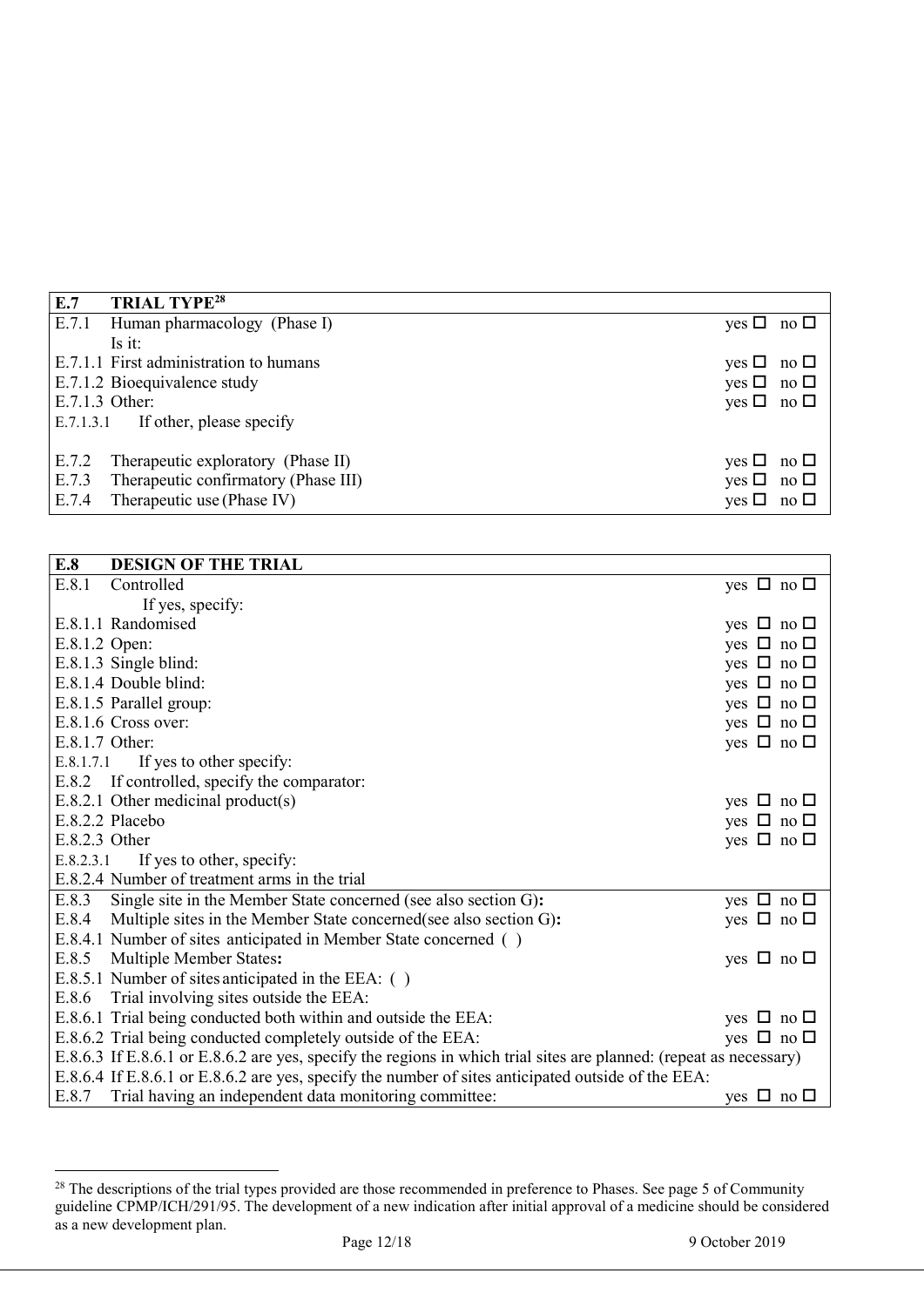| E.8.8                                                                      | Definition of the end of trial: If it is the last visit of the last subject, please enter "LVLS". If it is not |       |        |      |  |
|----------------------------------------------------------------------------|----------------------------------------------------------------------------------------------------------------|-------|--------|------|--|
|                                                                            | LVLS provide the definition:                                                                                   |       |        |      |  |
|                                                                            | $ E.8.9$ Initial estimate of the duration of the trial <sup>29</sup> (years , months and days):                |       |        |      |  |
|                                                                            | E.8.9.1 In the Member State concerned                                                                          | years | months | days |  |
| E.8.9.2 In all countries concerned by the trial<br>days<br>months<br>years |                                                                                                                |       |        |      |  |
|                                                                            | E.8.10 Proposed date of start of recruitment                                                                   |       |        |      |  |
| E.8.10.1                                                                   | In the Member State concerned                                                                                  |       |        |      |  |
| E.8.10.2                                                                   | In any country                                                                                                 |       |        |      |  |

### F POPULATION OF TRIAL SUBJECTS

| F.1             | <b>AGE RANGE</b>                                                                               |  |                         |  |
|-----------------|------------------------------------------------------------------------------------------------|--|-------------------------|--|
| F.1.1           | Less than 18 years                                                                             |  | $\Box$ no $\Box$<br>yes |  |
|                 | If yes specify the estimated number of subjects planned in each age range for the whole trial: |  |                         |  |
|                 | Approx. no. of patients $30$                                                                   |  |                         |  |
|                 | $F.1.1.1$ In Utero                                                                             |  | yes $\Box$ no $\Box$    |  |
|                 | F.1.1.2 Preterm Newborn Infants (up to gestational age $\leq$ 37 weeks)                        |  | yes $\Box$ no $\Box$    |  |
|                 | $F.1.1.3$ Newborns (0-27 days)                                                                 |  | yes $\Box$ no $\Box$    |  |
|                 | F.1.1.4 Infants and toddlers (28 days - 23 months)                                             |  | yes $\Box$ no $\Box$    |  |
|                 | $F.1.1.5$ Children (2-11 years)                                                                |  | yes $\Box$ no $\Box$    |  |
|                 | F.1.1.6 Adolescents (12-17 years)                                                              |  | yes $\Box$ no $\Box$    |  |
| F.1.2           | Adults (18-64 years)                                                                           |  | yes $\Box$ no $\Box$    |  |
|                 | F.1.3 Elderly ( $\ge$ = 65 years)                                                              |  | yes $\Box$ no $\Box$    |  |
|                 |                                                                                                |  |                         |  |
|                 |                                                                                                |  |                         |  |
| F <sub>.2</sub> | <b>GENDER</b>                                                                                  |  |                         |  |
| F.2.1           | Female<br>П                                                                                    |  |                         |  |
| F.2.2           | Male                                                                                           |  |                         |  |

 $29$  From the first inclusion until the last visit of the last subject.

Page 13/18 9 October 2019  $30$  These numbers will be initial estimates. Applicants will not be required to update this information nor do they constitute an authorisation or restriction on the inclusion of these numbers of patients in the trial. The numbers of subjects whose inclusion is authorised are those set out in the authorised version of the protocol, or subsequent authorised amendments.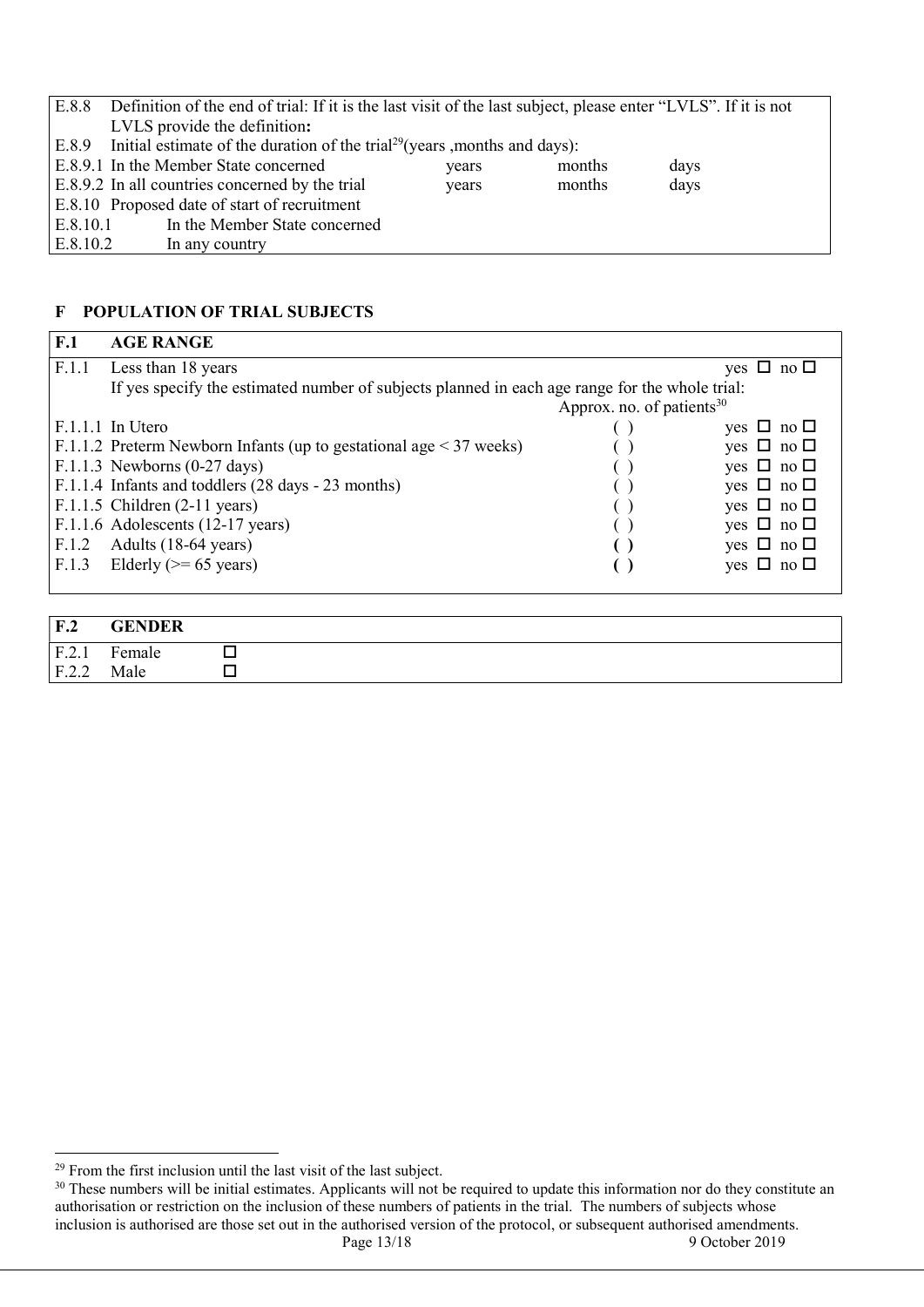| F.3<br><b>GROUP OF TRIAL SUBJECTS</b>                            |                      |
|------------------------------------------------------------------|----------------------|
| F.3.1<br><b>Healthy volunteers</b>                               | yes $\Box$ no $\Box$ |
| F.3.2<br>Patients                                                | yes $\Box$ no $\Box$ |
| F.3.3<br>Specific vulnerable populations                         | yes $\Box$ no $\Box$ |
| F.3.3.1 Women of child bearing potential not using contraception | yes $\Box$ no $\Box$ |
| F.3.3.2 Women of child bearing potential using contraception     | yes $\Box$ no $\Box$ |
| F.3.3.3 Pregnant women                                           | yes $\Box$ no $\Box$ |
| F.3.3.4 Nursing women                                            | yes $\Box$ no $\Box$ |
| F.3.3.5 Emergency situation                                      | yes $\Box$ no $\Box$ |
| F.3.3.6 Subjects incapable of giving consent personally          | yes $\Box$ no $\Box$ |
| $F.3.3.6.1$ If yes, specify:                                     |                      |
| F.3.3.7 Others:                                                  | yes $\Box$ no $\Box$ |
| $F.3.3.7.1$ If yes, specify                                      |                      |

| F.4     | <b>PLANNED NUMBER OF SUBJECTS TO BE INCLUDED:</b> |  |
|---------|---------------------------------------------------|--|
| F.4.1   | In the Member State                               |  |
| E.4.2   | For a multinational trial:                        |  |
| F.4.2.1 | In the EEA                                        |  |
| F.4.2.2 | In the whole clinical trial                       |  |

### F.5 PLANS FOR TREATMENT OR CARE AFTER A SUBJECT HAS ENDED HIS/HER PARTICIPATION IN THE TRIAL. please specify (free text):

#### G CLINICAL TRIAL SITES/INVESTIGATORS IN THE MEMBER STATE CONCERNED BY THIS REQUEST

#### G.1 CO-ORDINATING INVESTIGATOR (for multicentre trial) and principal investigator (for single centre trial) G.1.1 Given name: G.1.2 Middle name, if applicable: G.1.3 Family name: G.1.4 Qualification (MD……….) G.1.5 Professional address:

- G.1.5.1 Institution name
- G.1.5.2 Institution department
- G.1.5.3 Street address
- G.1.5.4 Town/city
- G.1.5.5 Post code
- G.1.5.6 Country
- 
- G.1.6 Telephone number:
- G.1.7 Fax number:
- G.1.8 E-mail: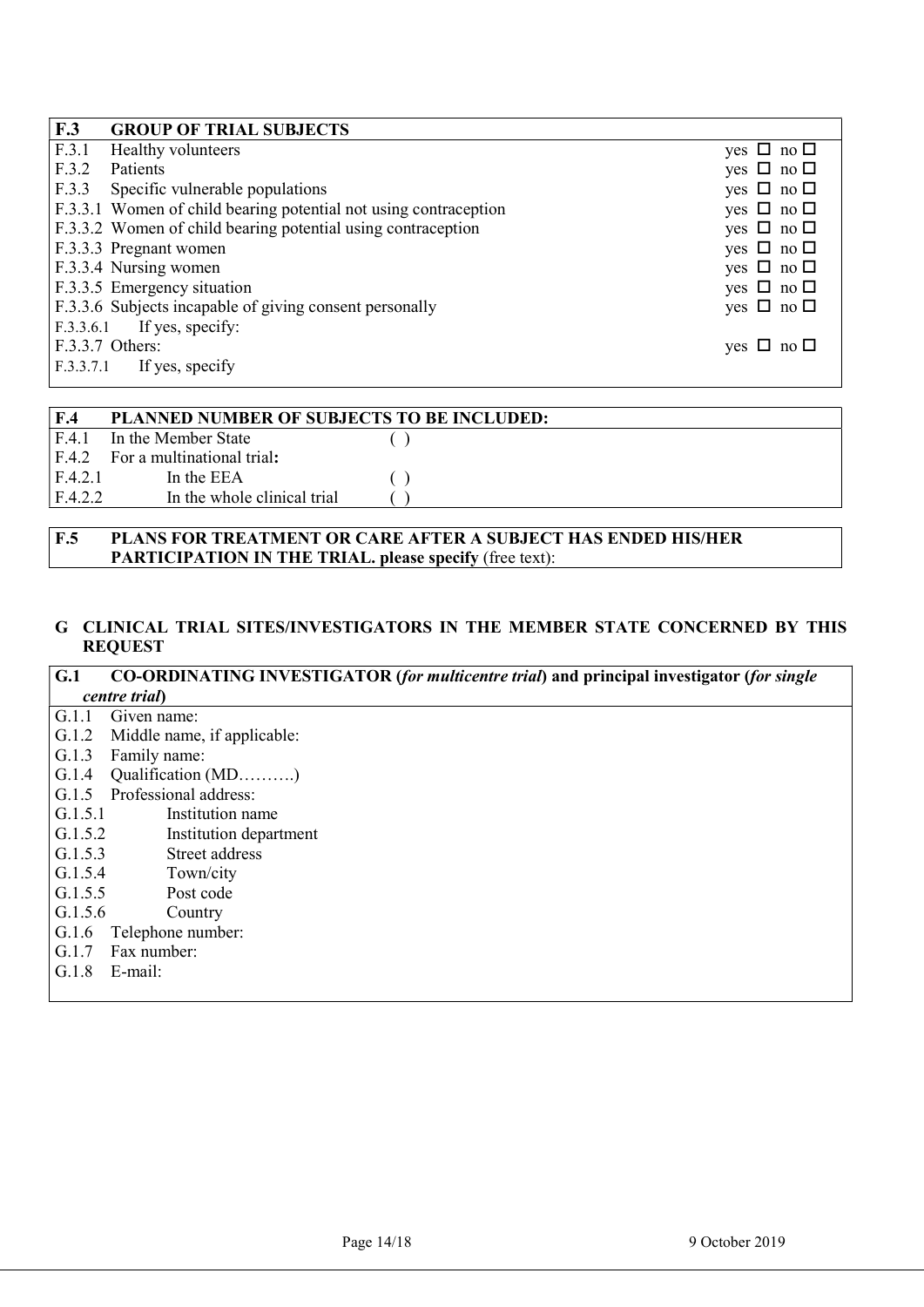#### G.2 PRINCIPAL INVESTIGATORS (for multicentre trial ; where necessary, use additional forms)

- G.2.1 Given name:
- G.2.2 Middle name, if applicable:
- G.2.3 Family name:
- G.2.4 Oualification (MD…….)
- G.2.5 Professional address:
- G.2.5.1 Street address
- G.2.5.2 Town/city
- G.2.5.3 Post code
- G.2.5.4 Country
- G.2.6 Telephone number:
- G.2.7 Fax number:
- G.2.8 E-mail:

#### G.3 CENTRAL TECHNICAL FACILITIES TO BE USED IN THE CONDUCT OF THE TRIAL Laboratory or other technical facility, in which the measurement or assessment of the main evaluation criteria are centralised (repeat as needed for multiple organisations).

G.3.1 Name of Organisation:

- G.3.2 Department
- G.3.3 Name of contact person ::
- G.3.3.1 Given name
- G.3.3.2 Middle name
- G.3.3.3 Family name
- G.3.4 Address:
- G.3.4.1 Street address
- G.3.4.2 Town/city
- G.3.4.3 Post code
- G.3.4.4 Country
- G.3.5 Telephone number:
- G.3.6 Fax number:
- G.3.7 E-mail:
- G.3.8 Duties subcontracted:

#### G.4 NETWORKS TO BE INVOLVED IN THE TRIAL (e.g. Paediatric Networks involved in the trial)

G.4.1 Name of Organisation: G.4.2 Name of contact person :: G.4.2.1 Given name G.4.2.2 Middle name G.4.2.3 Family name G.4.3 Address: G.4.3.1 Street address G.4.3.2 Town/city G.4.3.3 Post code G.4.3.4 Country G.4.4 Telephone number: G.4.5 Fax number: G.4.6 E-mail:

G.4.7 Activities carried out by the network: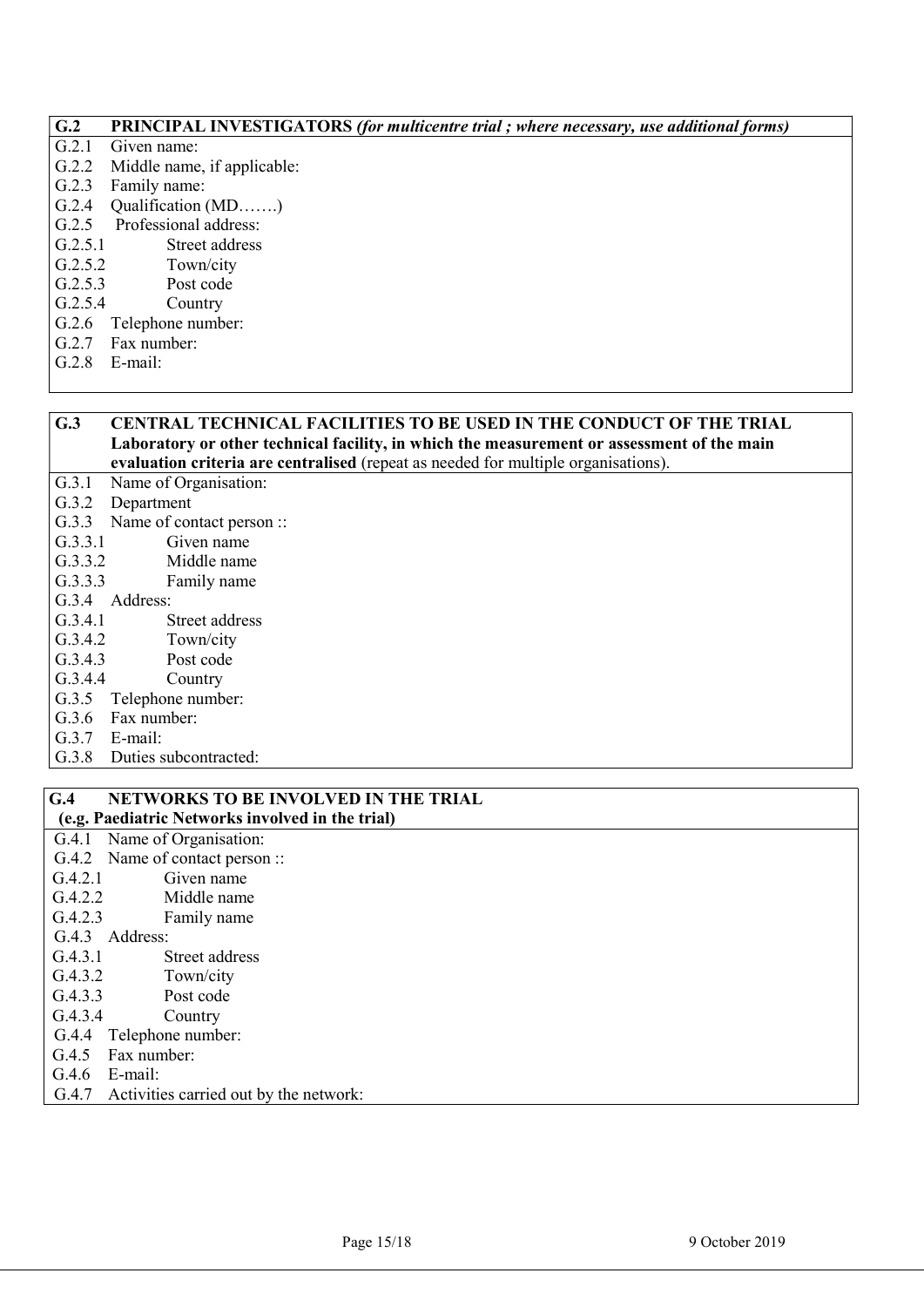| G.5        | ORGANISATIONS TO WHOM THE SPONSOR HAS TRANSFERRED TRIAL RELATED                                  |                      |
|------------|--------------------------------------------------------------------------------------------------|----------------------|
|            | <b>DUTIES AND FUNCTIONS</b> (repeat as needed for multiple organisations)                        |                      |
| G.5.1      | Has the sponsor transferred any major or all the sponsor's trial related duties and functions to |                      |
|            | another organisation or third party?                                                             | yes $\Box$ no $\Box$ |
|            | Repeat as necessary for multiple organisations:                                                  |                      |
| G.5.1.1    | Name of Organisation:                                                                            |                      |
| G.5.1.2    | Department                                                                                       |                      |
| G.5.1.3    | Name of contact person:                                                                          |                      |
| G.5.1.3.1  | Given name                                                                                       |                      |
| G.5.1.3.2  | Middle name                                                                                      |                      |
| G.5.1.3.3  | Family name                                                                                      |                      |
| G.5.1.4    | Address:                                                                                         |                      |
| G.5.1.4.1  | <b>Street address</b>                                                                            |                      |
| G.5.1.4.2  | Town/city                                                                                        |                      |
| G.5.1.4.3  | Post code                                                                                        |                      |
| G.5.1.4.4  | Country                                                                                          |                      |
| G.5.1.5    | Telephone number:                                                                                |                      |
| G.5.1.6    | Fax number:                                                                                      |                      |
| G.5.1.7    | E-mail:                                                                                          |                      |
|            |                                                                                                  |                      |
| G.5.1.8    | All tasks of the sponsor                                                                         | yes $\Box$ no $\Box$ |
| G.5.1.9    | Monitoring                                                                                       | yes $\Box$ no $\Box$ |
| G.5.1.10   | Regulatory (e.g. preparation of applications to CA and ethics committee)                         | yes $\Box$ no $\Box$ |
| G.5.1.11   | Investigator recruitment                                                                         | yes $\Box$ no $\Box$ |
| G.5.1.12   | $IVRS31$ – treatment randomisation                                                               | yes $\Box$ no $\Box$ |
| G.5.1.13   | Data management                                                                                  | yes $\Box$ no $\Box$ |
| G.5.1.14   | E-data capture                                                                                   | yes $\Box$ no $\Box$ |
| G.5.1.15   | <b>SUSAR</b> reporting                                                                           | yes $\Box$ no $\Box$ |
| G.5.1.16   | Quality assurance auditing                                                                       | yes $\Box$ no $\Box$ |
| G.5.1.17   | Statistical analysis                                                                             | yes $\Box$ no $\Box$ |
| G.5.1.18   | Medical writing                                                                                  | yes $\Box$ no $\Box$ |
| G.5.1.19   | Other duties subcontracted                                                                       | yes $\Box$ no $\Box$ |
| G.5.1.19.1 | If yes to other please specify:                                                                  |                      |
|            |                                                                                                  |                      |

<sup>&</sup>lt;sup>31</sup> Interactive Voice Response System: commonly used for randomisation of treatment and controlling the shipment of stock of product.